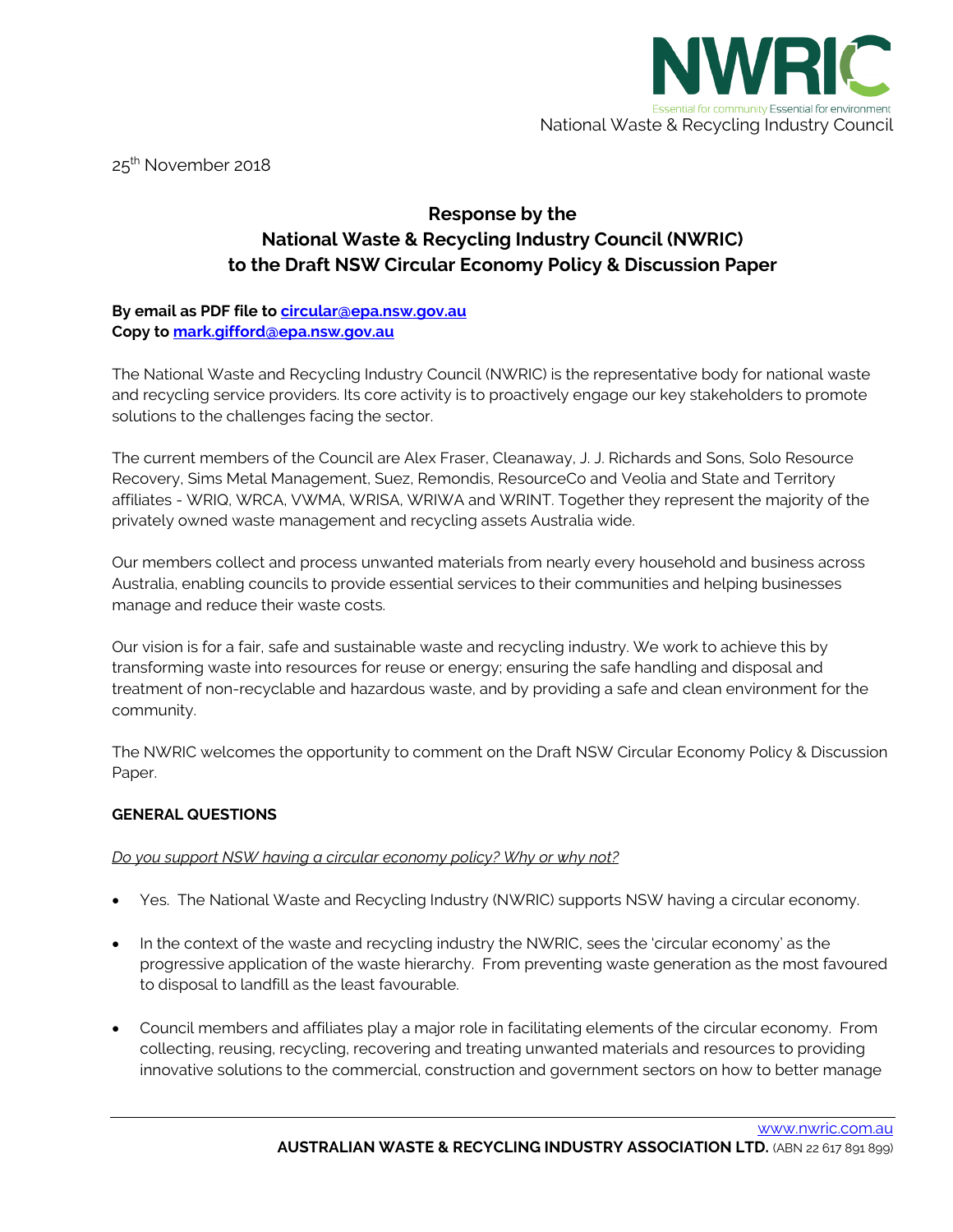their resources and materials.

# *What would you like to see in a Circular Economy Policy?*

• The policy needs to reset how people, business and government in NSW understand how to better use materials and resources.

•

- This means using our materials and resources more wisely by changing the way we produce and consume goods and services. By not using hazardous and dangerous materials. By creating new and preferred pathways for material types, products and services.
- The transition to a circular economy will also require innovation along with investment and development of new infrastructure and technology to enhance resource productivity and create business opportunities both locally and overseas.
- The focus must be on maximising the life and value materials and realising their highest value. Moving towards zero waste, slowing the flow of materials and resources through their lifecycle and finding shorter pathways to keep products, materials and nutrients from organics in use for longer.
- The policy should be underpinned by core principles framed in the context of material types, product types, nutrients and services. This can be achieved through:

# Regulatory Reform

- Ensuring waste regulations align with other States and the Federal Government waste regulations to encourage the movement of resources up the waste hierarchy
- Shifting the current waste and recycling policies, strategies and regulations away from a "waste generation and collection channel" focus (i.e. Municipal, Commercial and Industrial, Construction and Demolition) to a "resource / material / nutrient pathways" focus (i.e. plastics, metals, paper, glass, hazardous substances, organics, aggregates etc.)
- A stronger emphasis on product stewardship related regulatory instruments that seek to maximise the life and value of products and materials eg. codes, regulations and standards that support and encourage product reuse and repair.

Infrastructure Planning

- New infrastructure will be required to transport and processing materials including new equipment, bins, composting and waste to energy facilities, new monitoring technologies, and training, market development, and integrated waste/resource/material data systems.
- Over the next 30 years a greater variety of sophisticated technologies will be needed to sort, recycle and process the increasingly complex materials which may include rare earth metals, mixed polymers and potentially hazardous substances if not processed correctly.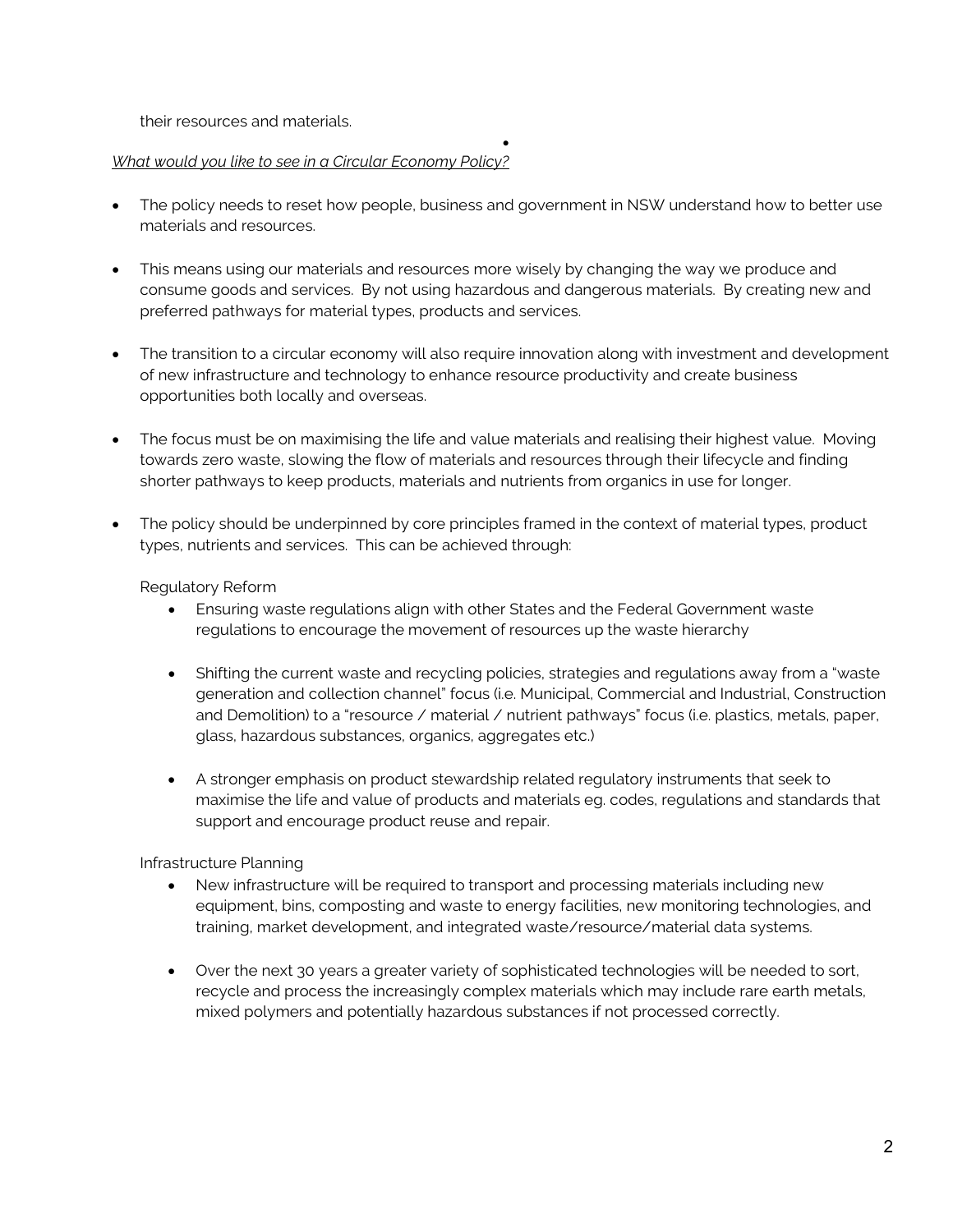• The role of technology and digitisation should be considered including how the Internet of Things and Blockchain can be used to better manage, track and report on materials production and consumption.

### **Education**

• Educate all parts of society (business, government and community) to raise awareness about the finite nature of our resources, the importance of renewable resources, sustainable procurement and the importance of shifting production and consumption patterns to a more sustainable level.

### *How could the Government support a transition towards a circular economy?*

Reforming waste and recycling regulations including;

- Harmonising licensing, waste/landfill levies, transport and processing of materials with other states to encourage the movement of resources up the waste hierarchy,
- Introducing regulated extended producer responsibility schemes with a focus on removing hazardous (e.g. asbestos), non-recyclable, non-compositable materials from products and establishing alternate collection systems. Priorities would be for glass, batteries, all electronic and electrical waste, mercury containing products, aerosol cans and nappies.
- Banning single use problematic plastics.
- Incentivising or mandating recycle content in products.
- Reviewing the National Environment Protection Measure to hold packaging companies accountable for not achieving agreed targets under the Covenant.
- A stronger emphasis on product stewardship related regulatory instruments that seek to maximise the life and value of products and materials e.g. codes, regulations and standards that support and encourage product reuse and repair.

### Long term Infrastructure planning (i.e. up to 30 years)

- There is an urgent need for a 30-year infrastructure plan for NSW. This plan needs to forecast NSW's resource / material /waste flows over the next 10 and 30 years in the context of changing state demographics, lifestyles, ever changing materials including rare earth metals, mixed polymers and evolving technologies to determine the collection, transport and processing infrastructure requirements and supporting training, market development, business models and education to transition to a circular economy.
- Investment will be needed in collection and resource recovery infrastructure, and facilities for composting, energy-from-waste (anaerobic digestion), C&D processing, and other medium technology reprocessing facilities such as waste soil and storage, remediation facilities and emerging waste stream facilities.

Education for the Community, Schools, Businesses, Government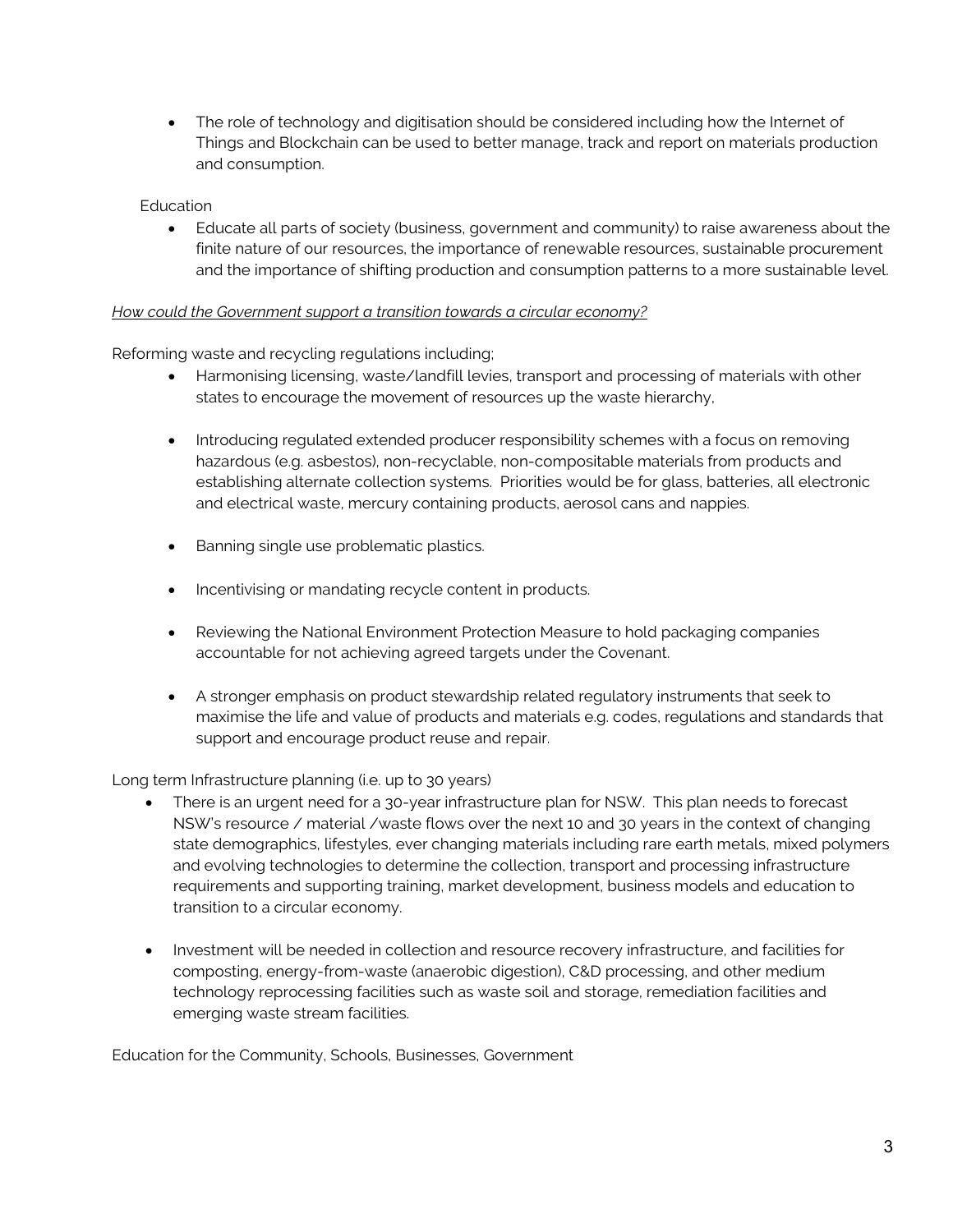- simple, consistent messaging to ensure community and business are clear on what materials go where when they no longer want them
- school education programs on the principles of circular economy, encouraging better consumption behaviours,

Facilitating material / supply chain forums to map pathways for materials that include manufacturer, importer, retailer and recycler.

Improving data collection on materials flows, recovery rates to feed into the National Waste Report and National Waste Account.

The role of technology and digitisation should be considered including how the Internet of Things and Blockchain can be used to manage, track and report on materials production and consumption.

Appointing a Circular Economy Commissioner at a state level and advocating for a similar role at a national level. Such a role would serve to facilitate greater collaboration between relevant stakeholders across the supply chain and increase awareness about circular economy.

Allocating additional landfill levy funds to fund the above.

### *What are the main barriers to the implementation of a circular economy?*

- the absence of adequate government policy and legislation
- limited consumer awareness and preferences
- inadequate use of technology to support or manage circular economy activities
- inadequate funding for research and development
- limited collaboration across supply chains

All of the above. Please see our response to the previous question.

# **SECTION 1 - SUPPORT INNOVATION**

### *How could a new or improved research support platform support a circular economy?*

- The transition to a more sustainable circular economy will require innovation, new infrastructure and technology to enhance resource productivity and create business opportunities both locally and overseas.
- Establishing CRCs similar to the Fight Food Waste CRC for the circular economy or priority materials (e.g. glass and plastics) or product types that bring together researchers, producers, manufacturers, retailers/service providers, entrepreneurs, other state governments and recyclers will help drive collaboration and focus research efforts and innovation.

### *What services and support would you like to see a circular economy innovation hub provide?*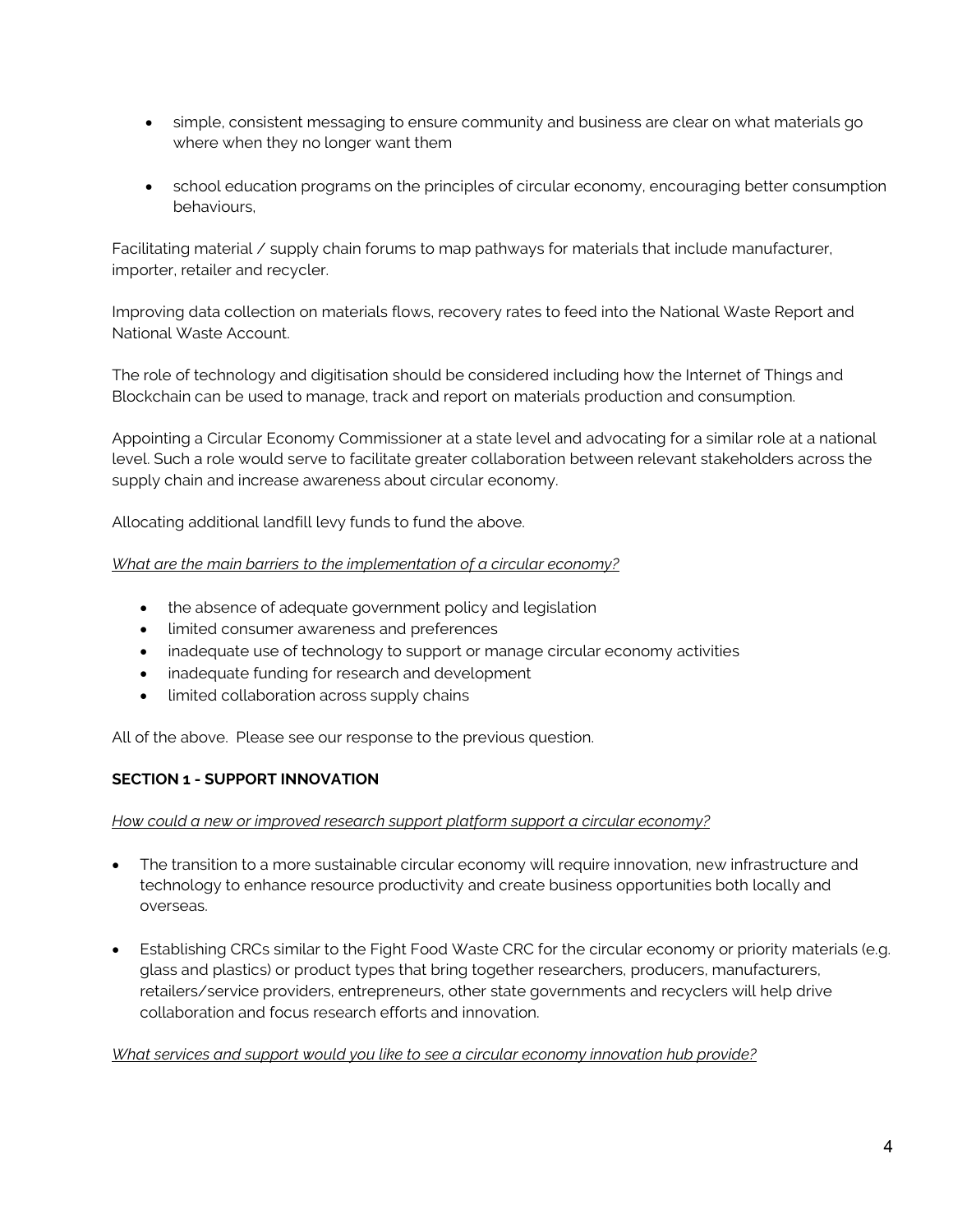- Funding for research, demonstrations, transition of businesses from a linear to circular business models, changing consumption and production behaviours, training and new market development.
- Loans for innovative technologies and equipment.
- Facilitating collaboration with all stakeholders along supply chains.

# **2. PROACTIVE PROCUREMENT**

*How do you think the NSW Government could increase the use of re-usable and recyclable material through its purchasing decisions?* 

- Through both State and local government procurement priority should be given to purchasing products and services that are more durable, have longer life cycle, can be repaired and reused, have a minimum recycled content, or are compostable or recyclable.
- This includes using priority materials like concrete, glass and organics in state and local government infrastructure projects.
- Developing purchasing criteria and mandating preferential procurement of glass fines and recovered crushed glass in civil engineering works.
- Updating material / product standards to include recycled content for construction and landscaping services in consultation with recyclers.
- Developing and implementing a state and local government wide procurement strategy that identifies and prioritises;
	- o what products and materials can either be avoided, reused or substituted with recycled content,
	- o the barriers to these changes, and
	- o how they can be addressed through regulations, subsidies, financial incentives, tendering specifications, research and training of engineers and public sector procurement managers.

# *Do you have a comment about this focus area?*

• The creation of local markets for secondary products is a high priority for the NWRIC. The Council believes that all levels of government should implement policies to procure recycled products and materials. Priority materials include concrete, glass and recovered organics. Further, government can assist in the creation of markets via new product specifications for recycled materials and education programs.

# **3. HIGH QUALITY, CONSISTENT RECYCLING**

### *What can the NSW Government do to better support the recycling industry?*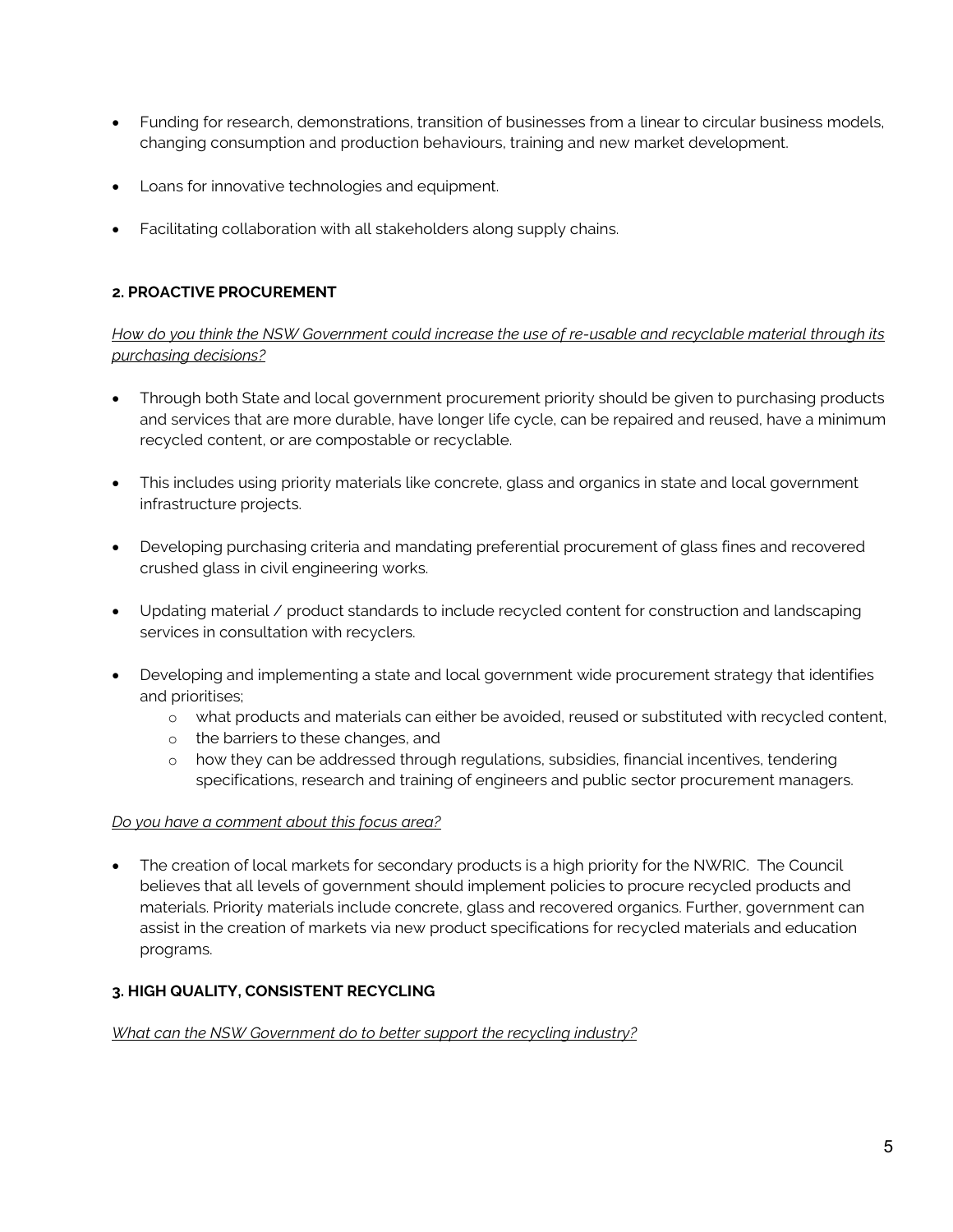- Similar to utility services such as electricity, gas and water, waste and resource recovery services are essential for the protection of the health of both the community and the environment's ecosystems.
- Over the next 30 years a greater variety of sophisticated technologies will be needed to sort, recycle and process the increasingly complex materials which may include rare earth metals, mixed polymers and potentially hazardous substances if not processed correctly.
- The transition to a circular economy will require investment and development of new resource recovery infrastructure and technology to enhance resource efficiency and create business opportunities both locally and overseas.
- New infrastructure required will include transport and processing equipment, bins, glass fines cleaning equipment, covered compost and waste to energy facilities, new monitoring technologies, training, market development, business structural adjustment and integrated waste /material /resource data systems.
- Government procurement where priority is given to purchase products and services that are more durable, have longer life cycle, can be repaired and reused, or if shorter lifecycle as a minimum must have a minimum recycled content, or are compostable or recyclable. This includes using important materials like concrete, glass and organics in state and local government infrastructure projects. Further, government can assist in the creation of markets via new product specifications for recycled materials and education programs.
- Investment of additional landfill levy funds to stimulate markets for recycled products.
- Introduce regulated extended producer responsibility schemes for glass, batteries, all electronic and electrical waste, mercury containing products, aerosols and nappies.
- Review the National Environment Protection Measure at both national and State level to ensure that packaging companies and the Australian Packaging Covenant Organisation are penalised if they do not meet agreed packaging targets. Similar to how the National Television and Compute Recycling Scheme operates.
- Ban single-use problematic plastics
- Ban aerosol cans from kerbside recycling bins
- Mandate recycle content in products
- Ban all forms of e-waste and batteries from landfill including photovoltaic panels and related renewables technology.
- Develop and fund a consistent State-wide education "Recycle Right" program that support local councils and businesses in educating their educate residents, staff and customers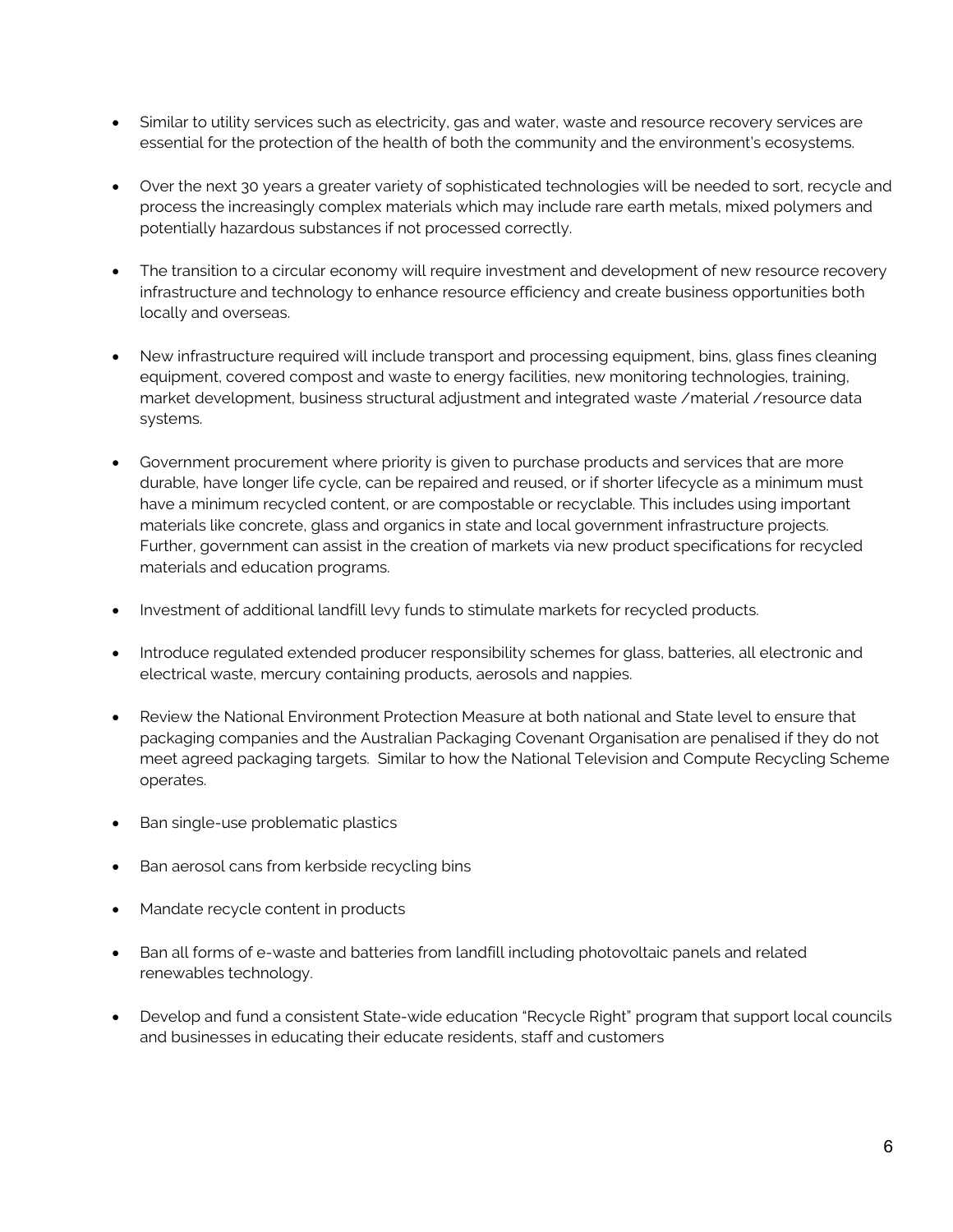# **4. VALUE ORGANICS**

# *What measures do you think would help organics become more circular and reduce food waste to landfill in NSW?*

- Cleaner collection streams, including separating food waste and organics from general waste and where possible having separate food waste and organic collection streams to prevent contamination.
- The NSW Government needs to be actively involved in funding the state implementation of the National Food Waste Strategy, the Fight Food Waste CRC and OzHarvest's Fight Food Waste Campaign.

# *5. MAINSTREAM PRODUCT STEWARDSHIP*

*How do you think product stewardship schemes can be expanded, and what products should be included in a product stewardship scheme?* 

- Introducing regulated extended producer responsibility schemes with a focus on designing out hazardous substances, non-recyclable, non-compositable materials from products and establishing alternate collection systems. Priorities would be for glass, batteries, all electronic and electrical waste, mercury containing products, aerosols and nappies.
- Ideally these schemes should be implemented at a national level using the product Stewardship Act. However, progress at national level has been slow, so Council encourages the State Government to progress state-based schemes for glass and batteries like it did for containers.
- Review the National Environment Protection Measure at both national and State level to ensure that packaging companies and the Australian Packaging Covenant Organisation are penalised if they do not meet agreed packaging targets. Similar to how the National Television and Computer Recycling Scheme operates.

# **6. RESPONSIBLE PACKAGING**

# *What actions would you like the NSW Government to take to better support these national targets?*

- Review the National Environment Protection Measure at both national and State level to ensure that packaging companies and the Australian Packaging Covenant Organisation are penalised if they do not meet agreed packaging targets (e.g. use of Australian Recycling Label on all products, recycled content levels, removable of all non-recyclable / non-compostable packaging.). Similar to how the National Television and Compute Recycling Scheme operates.
- Mandate recycled content in packaging and ban problematic plastics.
- Ban aerosol cans from kerbside recycling bins

# **8. BETTER DESIGN**